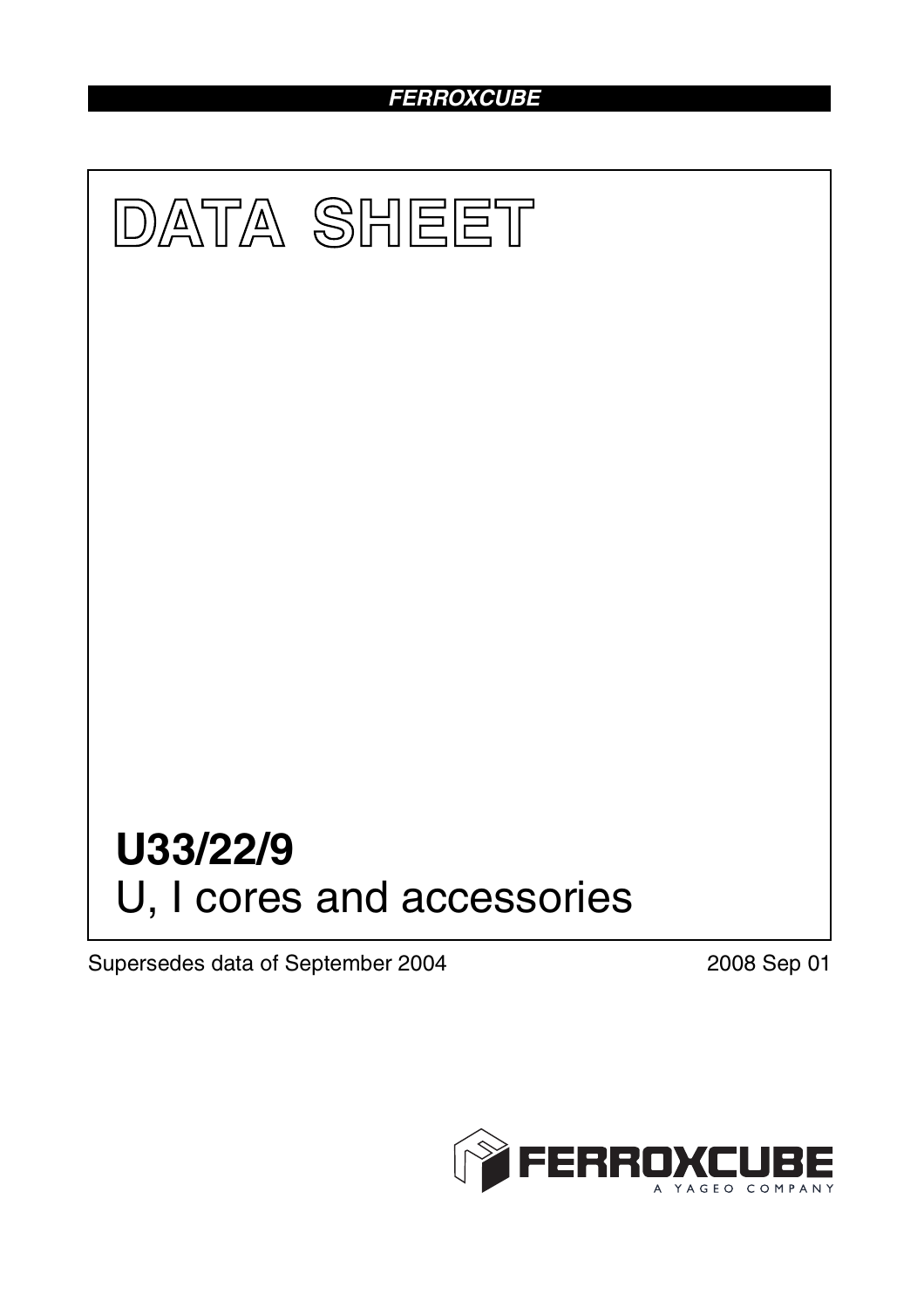## U, I cores and accessories U33/22/9

# (1F30)

#### **CORE SETS**

#### **Effective core parameters**

| <b>SYMBOL</b>             | <b>PARAMETER</b>  | <b>VALUE</b> | <b>UNIT</b>     |
|---------------------------|-------------------|--------------|-----------------|
| $\Sigma(I/A)$             | core factor (C1)  | 1.27         | $mm-1$          |
| $V_{e}$                   | effective volume  | 9490         | mm <sup>3</sup> |
| $\mathsf{I}_{\mathsf{e}}$ | effective length  | 110          | mm              |
| $A_{\rm e}$               | effective area    | 86.5         | mm <sup>2</sup> |
|                           | mass of core half | $\approx$ 24 |                 |



#### **Core halves**

A<sub>L</sub> measured on a combination of 2 U cores.

| <b>GRADE</b> | $A_L$<br>(nH) | μe             | <b>TYPE NUMBER</b> |
|--------------|---------------|----------------|--------------------|
| 3C81         | 2300 ± 25%    | $\approx$ 2320 | U33/22/9-3C81      |
| 3C91<br>des  | 2300 ± 25%    | $\approx$ 2320 | U33/22/9-3C91      |

#### **Properties of core sets under power conditions**

|              | $B(mT)$ at                                      |                                                | CORE LOSS (W) at                                |                                                 |
|--------------|-------------------------------------------------|------------------------------------------------|-------------------------------------------------|-------------------------------------------------|
| <b>GRADE</b> | $H = 250$ A/m;<br>$f = 25$ kHz;<br>$T = 100 °C$ | $f = 25$ kHz;<br>$B = 200$ mT;<br>$T = 100 °C$ | $f = 100$ kHz;<br>$B = 100$ mT;<br>$T = 100 °C$ | $f = 100$ kHz;<br>$B = 200$ mT;<br>$T = 100 °C$ |
| 3C81         | ≥320                                            | $\leq$ 2.2                                     |                                                 |                                                 |
| 3C91         | $\geq$ 320                                      |                                                | $\leq 0.57^{(1)}$                               | $\leq 4.3^{(1)}$                                |

#### **Note**

#### **Note**

1. Measured at 60 °C.